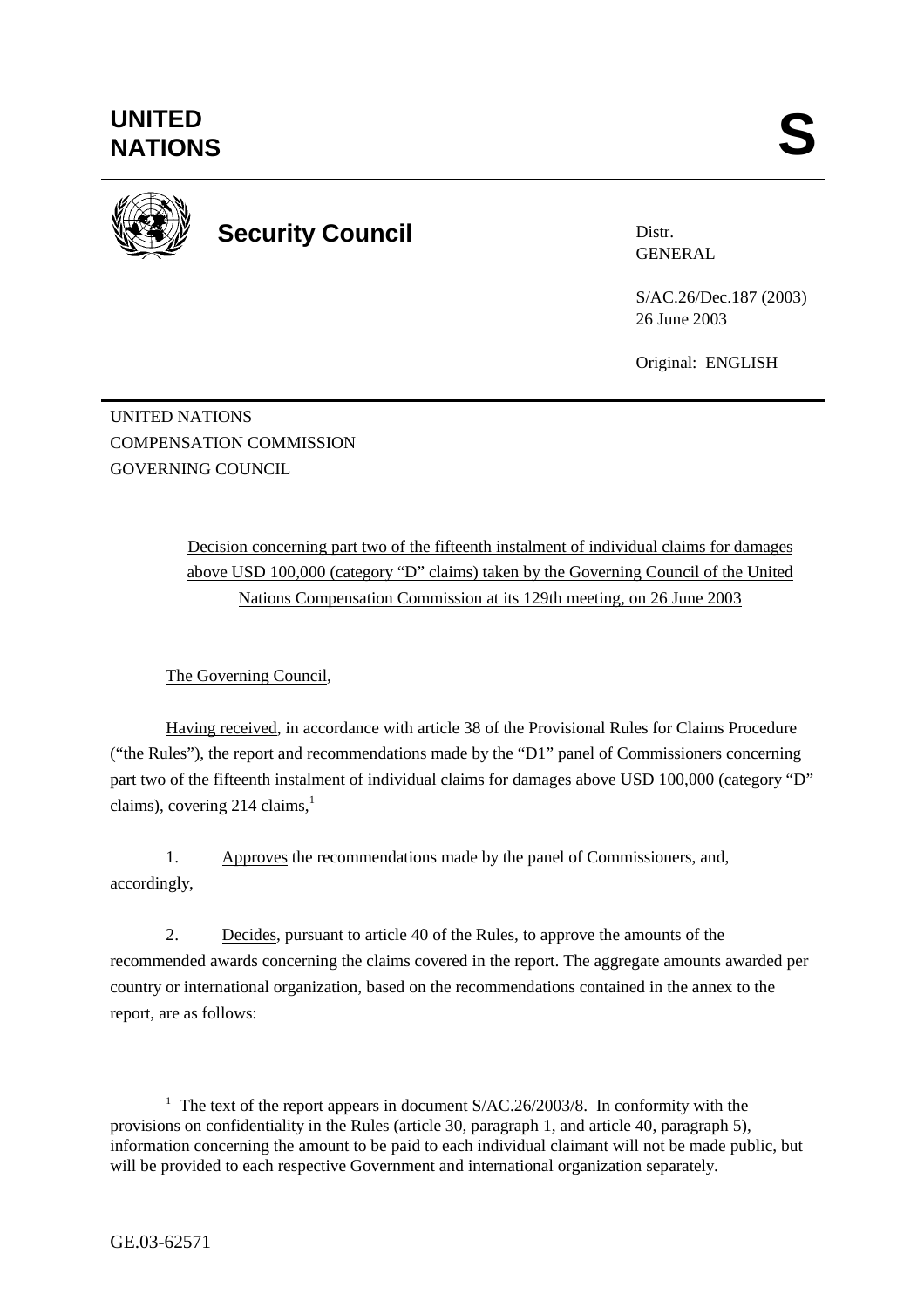## Page 2

| Country or<br>international<br>organization | Number of claims<br>recommended for<br>payment | Number of claims<br>not recommended<br>for payment | Amount of<br>compensation<br>claimed (USD) | Amount of<br>compensation<br>recommended<br>(USD) |
|---------------------------------------------|------------------------------------------------|----------------------------------------------------|--------------------------------------------|---------------------------------------------------|
| Australia                                   | $\mathbf{1}$                                   | ÷,                                                 | 55,000.00                                  | 23,949.76                                         |
| Canada                                      | 3                                              |                                                    | 1,171,498.47                               | 129,988.17                                        |
| Egypt                                       | 3                                              | $\overline{7}$                                     | 83,106,767.73                              | 468,345.93                                        |
| France                                      | $\overline{2}$                                 | $\mathbf{1}$                                       | 2,110,751.56                               | 248,530.23                                        |
| Germany                                     | $\mathbf{1}$                                   | $\overline{a}$                                     | 784,141.49                                 | 86,452.36                                         |
| India                                       | 26                                             | 13                                                 | 21,336,779.29                              | 2,316,675.82                                      |
| Israel                                      | 3                                              | $\overline{a}$                                     | 942,200.00                                 | 77,209.94                                         |
| Italy                                       | $\overline{2}$                                 | $\overline{\phantom{a}}$                           | 2,674,275.50                               | 75,158.78                                         |
| Jordan                                      | 44                                             | $\overline{2}$                                     | 50,419,635.32                              | 14,384,359.46                                     |
| Kuwait                                      | 62                                             | $\overline{2}$                                     | 499,654,605.90                             | 222, 297, 262.08                                  |
| Lebanon                                     | $\mathbf{1}$                                   |                                                    | 260,660.54                                 | 17,434.70                                         |
| Netherlands                                 | $\mathbf{1}$                                   |                                                    | 1,531,764.00                               | 710,793.87                                        |
| Pakistan                                    | $\mathbf{1}$                                   | 1                                                  | 2,005,356.40                               | 185,666.86                                        |
| Sudan                                       | 3                                              | $\mathbf{1}$                                       | 2,190,723.94                               | 242,674.69                                        |
| Syrian Arab Republic                        | $\mathbf{1}$                                   | $\overline{a}$                                     | 182,961.94                                 | 17,101.18                                         |
| Turkey                                      | $\overline{a}$                                 | $\mathbf{1}$                                       | 201,500.00                                 | nil                                               |
| <b>United Kingdom</b>                       | 10                                             | $\overline{2}$                                     | 11,411,137.84                              | 666,141.48                                        |
| <b>United States</b>                        | 6                                              |                                                    | 5,323,121.68                               | 890,970.32                                        |
| Yemen                                       | 11                                             |                                                    | 9,261,615.88                               | 1,794,668.87                                      |
| <b>UNRWA Gaza</b>                           | $\mathbf{1}$                                   |                                                    | 122,283.74                                 | 17,500.00                                         |
| Total                                       | 182                                            | 30                                                 | 694,746,781.22                             | 244,650,884.50                                    |

3. Notes that, as referred to in paragraph 7 of the report, two claims were withdrawn by claimants in the course of the Panel's review of this instalment,

4. Reaffirms that when funds become available payments shall be made in accordance with decision 197 (S/AC.26/Dec.197 (2003)),

5. Recalls that when payments are made in accordance with decision 197, and pursuant to the terms of decision 18 (S/AC.26/Dec.18 (1994)), Governments and international organizations shall distribute amounts received to the designated claimants in respect of approved awards within six months of receiving payment, and shall, not later than three months after the expiration of this time limit, provide information on such distribution,